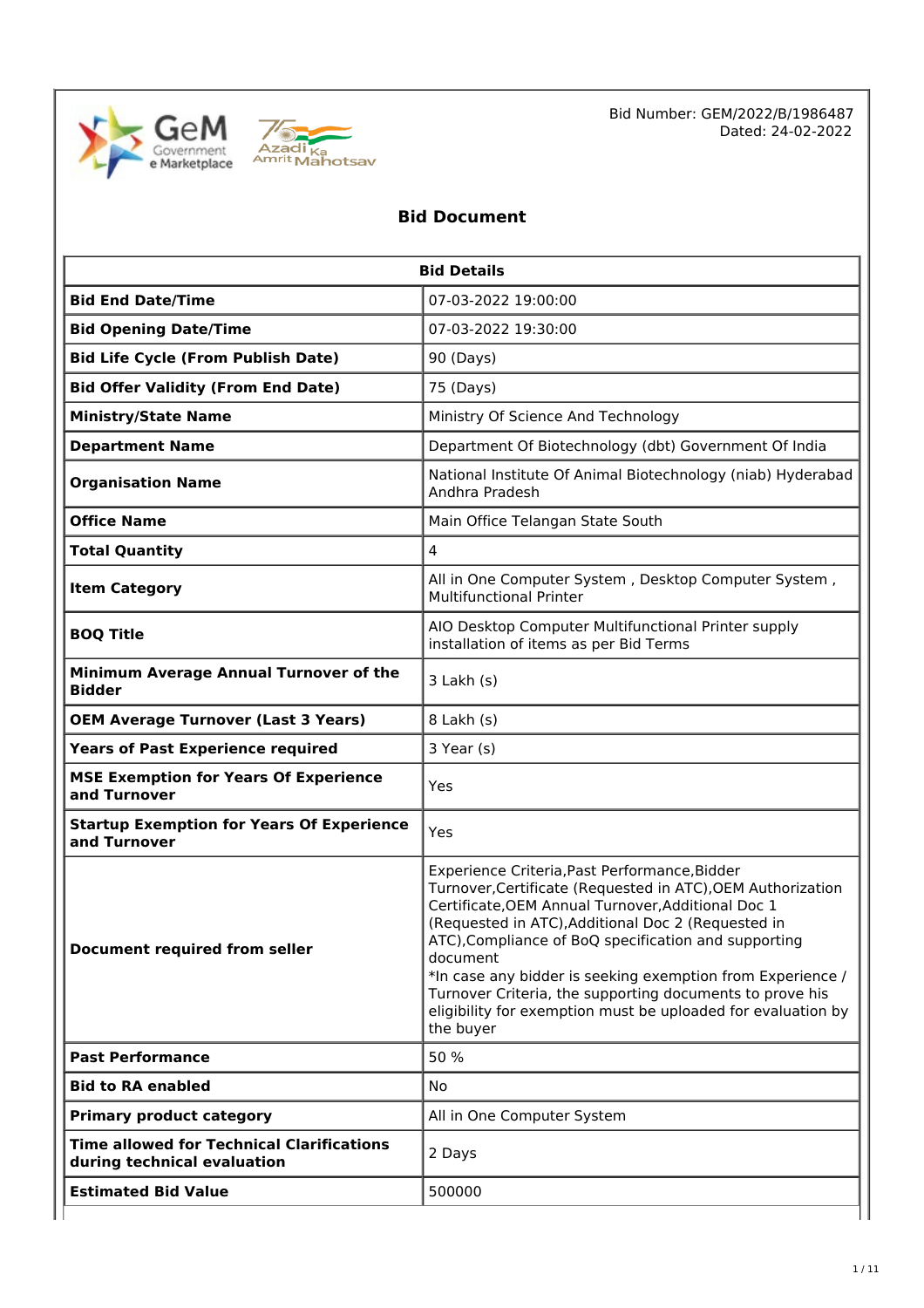| <b>Bid Details</b>                                                                                                                                                                                                                     |                                                                                                                                                                                                                                                                                                                                                                                                                                                                                                                                                                                                                                                                                                                                                                                                                                                                                                                                                                                                                                                                                                                                                                                                                                                                                                                                                                                                                                                                                                                                                                                                                                                                                                                                                                                                                                                                                                                                                                                                                                                                                                                                                     |  |  |  |
|----------------------------------------------------------------------------------------------------------------------------------------------------------------------------------------------------------------------------------------|-----------------------------------------------------------------------------------------------------------------------------------------------------------------------------------------------------------------------------------------------------------------------------------------------------------------------------------------------------------------------------------------------------------------------------------------------------------------------------------------------------------------------------------------------------------------------------------------------------------------------------------------------------------------------------------------------------------------------------------------------------------------------------------------------------------------------------------------------------------------------------------------------------------------------------------------------------------------------------------------------------------------------------------------------------------------------------------------------------------------------------------------------------------------------------------------------------------------------------------------------------------------------------------------------------------------------------------------------------------------------------------------------------------------------------------------------------------------------------------------------------------------------------------------------------------------------------------------------------------------------------------------------------------------------------------------------------------------------------------------------------------------------------------------------------------------------------------------------------------------------------------------------------------------------------------------------------------------------------------------------------------------------------------------------------------------------------------------------------------------------------------------------------|--|--|--|
| <b>Evaluation Method</b>                                                                                                                                                                                                               | Total value wise evaluation                                                                                                                                                                                                                                                                                                                                                                                                                                                                                                                                                                                                                                                                                                                                                                                                                                                                                                                                                                                                                                                                                                                                                                                                                                                                                                                                                                                                                                                                                                                                                                                                                                                                                                                                                                                                                                                                                                                                                                                                                                                                                                                         |  |  |  |
| <b>EMD Detail</b>                                                                                                                                                                                                                      |                                                                                                                                                                                                                                                                                                                                                                                                                                                                                                                                                                                                                                                                                                                                                                                                                                                                                                                                                                                                                                                                                                                                                                                                                                                                                                                                                                                                                                                                                                                                                                                                                                                                                                                                                                                                                                                                                                                                                                                                                                                                                                                                                     |  |  |  |
| Required                                                                                                                                                                                                                               | No                                                                                                                                                                                                                                                                                                                                                                                                                                                                                                                                                                                                                                                                                                                                                                                                                                                                                                                                                                                                                                                                                                                                                                                                                                                                                                                                                                                                                                                                                                                                                                                                                                                                                                                                                                                                                                                                                                                                                                                                                                                                                                                                                  |  |  |  |
| ePBG Detail                                                                                                                                                                                                                            |                                                                                                                                                                                                                                                                                                                                                                                                                                                                                                                                                                                                                                                                                                                                                                                                                                                                                                                                                                                                                                                                                                                                                                                                                                                                                                                                                                                                                                                                                                                                                                                                                                                                                                                                                                                                                                                                                                                                                                                                                                                                                                                                                     |  |  |  |
| Required                                                                                                                                                                                                                               | No                                                                                                                                                                                                                                                                                                                                                                                                                                                                                                                                                                                                                                                                                                                                                                                                                                                                                                                                                                                                                                                                                                                                                                                                                                                                                                                                                                                                                                                                                                                                                                                                                                                                                                                                                                                                                                                                                                                                                                                                                                                                                                                                                  |  |  |  |
| <b>Splitting</b>                                                                                                                                                                                                                       |                                                                                                                                                                                                                                                                                                                                                                                                                                                                                                                                                                                                                                                                                                                                                                                                                                                                                                                                                                                                                                                                                                                                                                                                                                                                                                                                                                                                                                                                                                                                                                                                                                                                                                                                                                                                                                                                                                                                                                                                                                                                                                                                                     |  |  |  |
| Bid splitting not applied.                                                                                                                                                                                                             |                                                                                                                                                                                                                                                                                                                                                                                                                                                                                                                                                                                                                                                                                                                                                                                                                                                                                                                                                                                                                                                                                                                                                                                                                                                                                                                                                                                                                                                                                                                                                                                                                                                                                                                                                                                                                                                                                                                                                                                                                                                                                                                                                     |  |  |  |
| <b>MII Purchase Preference</b>                                                                                                                                                                                                         |                                                                                                                                                                                                                                                                                                                                                                                                                                                                                                                                                                                                                                                                                                                                                                                                                                                                                                                                                                                                                                                                                                                                                                                                                                                                                                                                                                                                                                                                                                                                                                                                                                                                                                                                                                                                                                                                                                                                                                                                                                                                                                                                                     |  |  |  |
| MII Purchase Preference                                                                                                                                                                                                                | Yes                                                                                                                                                                                                                                                                                                                                                                                                                                                                                                                                                                                                                                                                                                                                                                                                                                                                                                                                                                                                                                                                                                                                                                                                                                                                                                                                                                                                                                                                                                                                                                                                                                                                                                                                                                                                                                                                                                                                                                                                                                                                                                                                                 |  |  |  |
| <b>MSE Purchase Preference</b>                                                                                                                                                                                                         |                                                                                                                                                                                                                                                                                                                                                                                                                                                                                                                                                                                                                                                                                                                                                                                                                                                                                                                                                                                                                                                                                                                                                                                                                                                                                                                                                                                                                                                                                                                                                                                                                                                                                                                                                                                                                                                                                                                                                                                                                                                                                                                                                     |  |  |  |
| <b>MSE Purchase Preference</b>                                                                                                                                                                                                         | Yes                                                                                                                                                                                                                                                                                                                                                                                                                                                                                                                                                                                                                                                                                                                                                                                                                                                                                                                                                                                                                                                                                                                                                                                                                                                                                                                                                                                                                                                                                                                                                                                                                                                                                                                                                                                                                                                                                                                                                                                                                                                                                                                                                 |  |  |  |
| exemption must be uploaded for evaluation by the buyer.<br>completed financial years after the date of constitution shall be taken into account for this criteria.<br>primary product having highest value should meet this criterion. | 1. If the bidder is a Micro or Small Enterprise as per latest definitions under MSME rules, the bidder shall be<br>exempted from the requirement of "Bidder Turnover" criteria and "Experience Criteria". If the bidder is OEM of the<br>offered products, it would also be exempted from the "OEM Average Turnover" criteria. In case any bidder is<br>seeking exemption from Turnover / Experience Criteria, the supporting documents to prove his eligibility for<br>2. If the bidder is a Startup, the bidder shall be exempted from the requirement of "Bidder Turnover" criteria and<br>"Experience Criteria". If the bidder is OEM of the offered products, it would also be exempted from the "OEM<br>Average Turnover" criteria. In case any bidder is seeking exemption from Turnover / Experience Criteria, the<br>supporting documents to prove his eligibility for exemption must be uploaded for evaluation by the buyer.<br>3. The minimum average annual financial turnover of the bidder during the last three years, ending on 31st<br>March of the previous financial year, should be as indicated above in the bid document. Documentary evidence in<br>the form of certified Audited Balance Sheets of relevant periods or a certificate from the Chartered Accountant /<br>Cost Accountant indicating the turnover details for the relevant period shall be uploaded with the bid. In case the<br>date of constitution / incorporation of the bidder is less than 3-year-old, the average turnover in respect of the<br>4. Experience Criteria: In respect of the filter applied for experience criteria, the Bidder or its OEM {themselves or<br>through reseller(s)} should have regularly, manufactured and supplied same or similar Category Products to any<br>Central / State Govt Organization / PSU / Public Listed Company for number of Financial years as indicated above<br>in the bid document before the bid opening date. Copies of relevant contracts to be submitted along with bid in<br>support of having supplied some quantity during each of the Financial year. In case of bunch bids, the category of |  |  |  |

5. OEM Turn Over Criteria: The minimum average annual financial turnover of the OEM of the offered product during the last three years, ending on 31st March of the previous financial year, should be as indicated in the bid document. Documentary evidence in the form of certified Audited Balance Sheets of relevant periods or a certificate from the Chartered Accountant / Cost Accountant indicating the turnover details for the relevant period shall be uploaded with the bid. In case the date of constitution / incorporation of the OEM is less than 3 year old, the average turnover in respect of the completed financial years after the date of constitution shall be taken into account for this criteria.

6. Preference to Make In India products (For bids < 200 Crore):Preference shall be given to Class 1 local supplier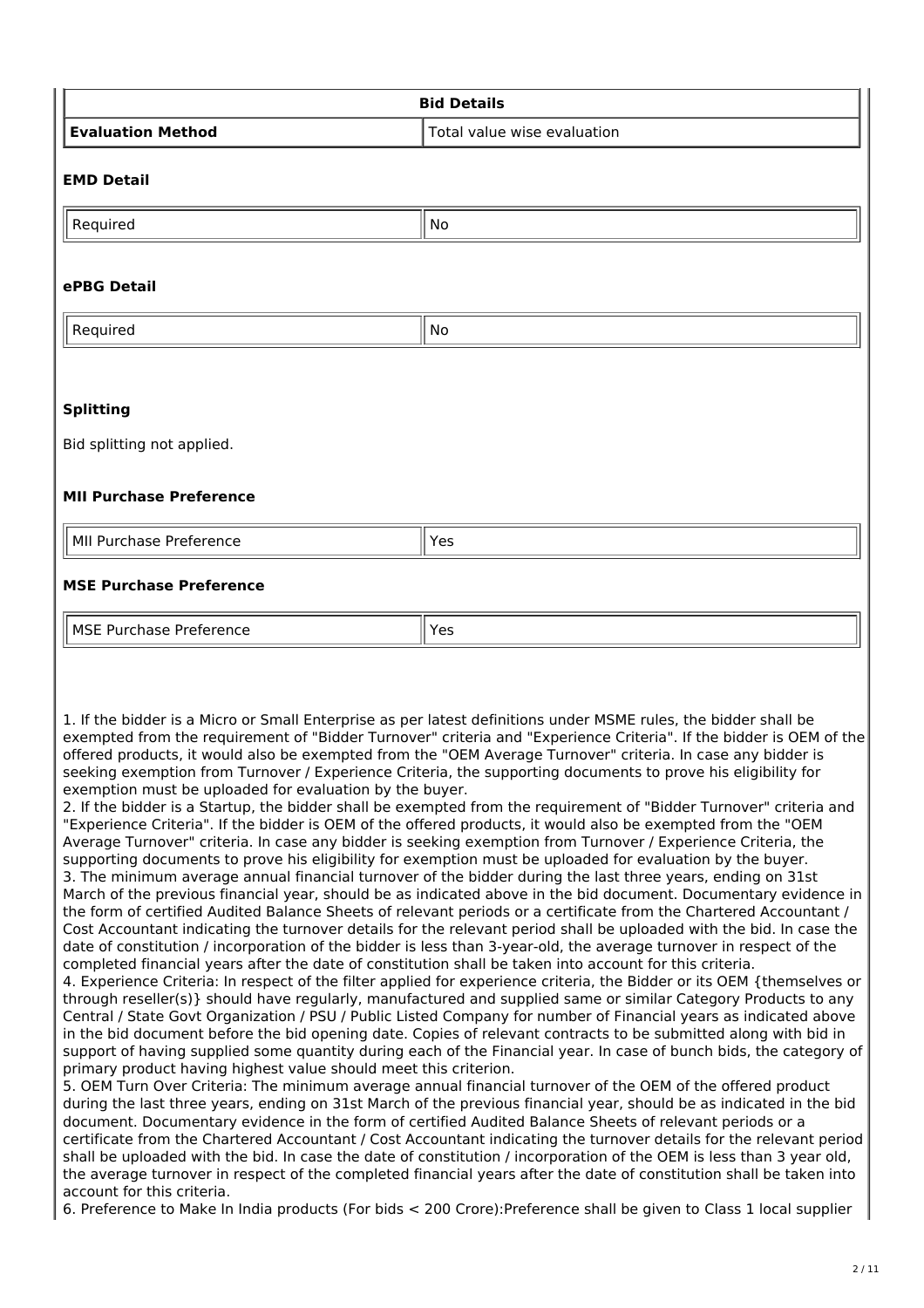as defined in public procurement (Preference to Make in India), Order 2017 as amended from time to time and its subsequent Orders/Notifications issued by concerned Nodal Ministry for specific Goods/Products. The minimum local content to qualify as a Class 1 local supplier is denoted in the bid document. If the bidder wants to avail the Purchase preference, the bidder must upload a certificate from the OEM regarding the percentage of the local content and the details of locations at which the local value addition is made along with their bid, failing which no purchase preference shall be granted. In case the bid value is more than Rs 10 Crore, the declaration relating to percentage of local content shall be certified by the statutory auditor or cost auditor, if the OEM is a company and by a practicing cost accountant or a chartered accountant for OEMs other than companies as per the Public Procurement (preference to Make-in -India) order 2017 dated 04.06.2020. Only Class-I and Class-II Local suppliers as per MII order dated 4.6.2020 will be eligible to bid. Non - Local suppliers as per MII order dated 04.06.2020 are not eligible to participate. However, eligible micro and small enterprises will be allowed to participate .In case Buyer has selected Purchase preference to Micro and Small Enterprises clause in the bid, the same will get precedence over this clause.

7. Purchase preference to Micro and Small Enterprises (MSEs): Purchase preference will be given to MSEs as defined in Public Procurement Policy for Micro and Small Enterprises (MSEs) Order, 2012 dated 23.03.2012 issued by Ministry of Micro, Small and Medium Enterprises and its subsequent Orders/Notifications issued by concerned Ministry. If the bidder wants to avail the Purchase preference, the bidder must be the manufacturer of the offered product in case of bid for supply of goods. Traders are excluded from the purview of Public Procurement Policy for Micro and Small Enterprises. In respect of bid for Services, the bidder must be the Service provider of the offered Service. Relevant documentary evidence in this regard shall be uploaded along with the bid in respect of the offered product or service. If L-1 is not an MSE and MSE Seller (s) has/have quoted price within L-1+ 15% (Selected by Buyer)of margin of purchase preference /price band defined in relevant policy, such Seller shall be given opportunity to match L-1 price and contract will be awarded for 25%(selected by Buyer) percentage of total QUANTITY.

8. Estimated Bid Value indicated above is being declared solely for the purpose of guidance on EMD amount and for determining the Eligibility Criteria related to Turn Over, Past Performance and Project / Past Experience etc. This has no relevance or bearing on the price to be quoted by the bidders and is also not going to have any impact on bid participation. Also this is not going to be used as a criteria in determining reasonableness of quoted prices which would be determined by the buyer based on its own assessment of reasonableness and based on competitive prices received in Bid / RA process.

9. Past Performance: The Bidder or its OEM {themselves or through re-seller(s)} should have supplied same or similar Category Products for 50% of bid quantity, in at least one of the last three Financial years before the bid opening date to any Central / State Govt Organization / PSU / Public Listed Company. Copies of relevant contracts (proving supply of cumulative order quantity in any one financial year) to be submitted along with bid in support of quantity supplied in the relevant Financial year. In case of bunch bids, the category related to primary product having highest bid value should meet this criterion.

# **All In One Computer System ( 1 )**

## **(Minimum 50% Local content required for qualifying as Class 1 Local Supplier)**

#### **Technical Specifications**

| Specification Document     |           |
|----------------------------|-----------|
| <b>BOQ Detail Document</b> | View File |

Advisory-Please refer attached BOQ document for detailed consignee list and delivery period.

**Additional Specification Documents**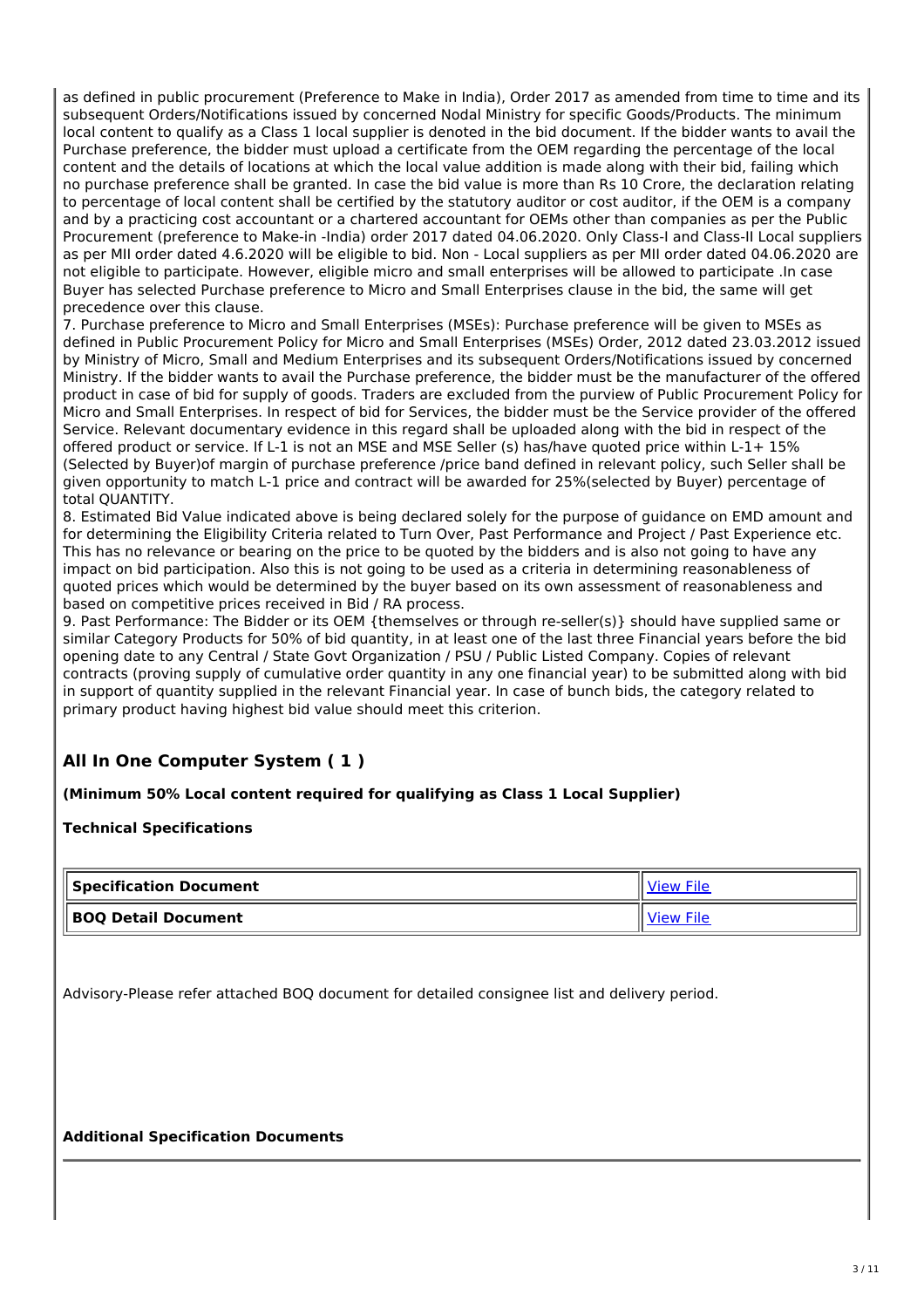#### **Consignees/Reporting Officer and Quantity**

| S.No. | Consignee/Reporti<br>ng Officer | <b>Address</b>                                                                                                                                                                                | Quantity | <b>Delivery Days</b> |
|-------|---------------------------------|-----------------------------------------------------------------------------------------------------------------------------------------------------------------------------------------------|----------|----------------------|
|       | Santosh Namdeo                  | 500032, National Institute of<br>Animal Biotechnology (NIAB),<br>Opp. Journalist Colony, Near<br>Gowlidoddy, Extended Q City<br>Road, Gachibowli, Hyderabad,<br>Telangana, India PIN: 500 032 |          | 45                   |

# **Desktop Computer System ( 2 )**

#### **(Minimum 50% Local content required for qualifying as Class 1 Local Supplier)**

#### **Technical Specifications**

| Specification Document     |  |
|----------------------------|--|
| <b>BOQ Detail Document</b> |  |

Advisory-Please refer attached BOQ document for detailed consignee list and delivery period.

## **Additional Specification Documents**

## **Consignees/Reporting Officer and Quantity**

| S.No. | Consignee/Reporti<br>ng Officer | <b>Address</b>                                                                                                                                                                                | Quantity | <b>Delivery Days</b> |
|-------|---------------------------------|-----------------------------------------------------------------------------------------------------------------------------------------------------------------------------------------------|----------|----------------------|
|       | Santosh Namdeo                  | 500032, National Institute of<br>Animal Biotechnology (NIAB),<br>Opp. Journalist Colony, Near<br>Gowlidoddy, Extended Q City<br>Road, Gachibowli, Hyderabad,<br>Telangana, India PIN: 500 032 |          | 45                   |

# **Multifunctional Printer ( 1 )**

**(Minimum 50% Local content required for qualifying as Class 1 Local Supplier)**

**Technical Specifications**

| $\parallel$ Specification Document | <b>View File</b> |
|------------------------------------|------------------|
| BOQ Detail Document                |                  |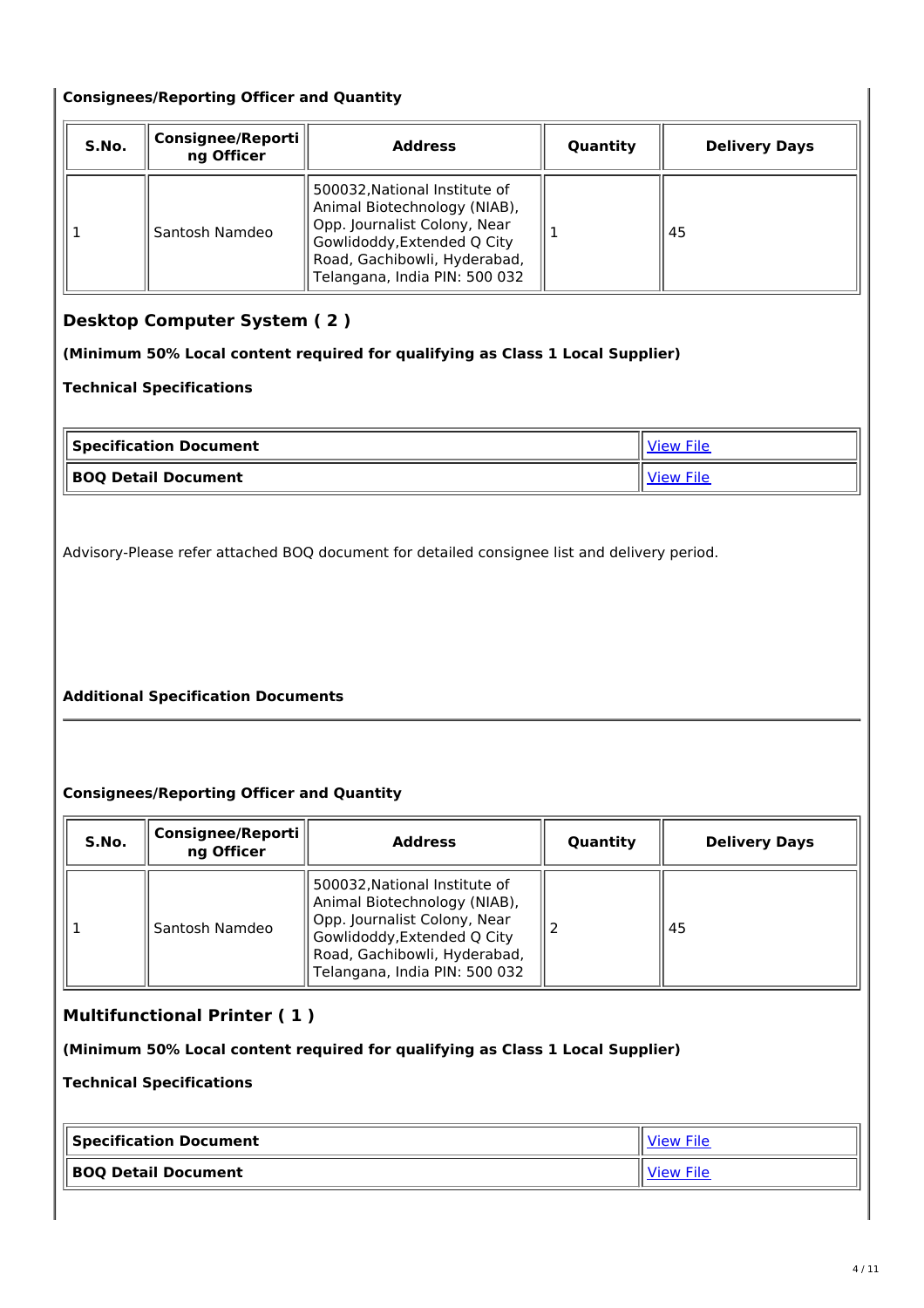Advisory-Please refer attached BOQ document for detailed consignee list and delivery period.

## **Additional Specification Documents**

#### **Consignees/Reporting Officer and Quantity**

| S.No. | Consignee/Reporti<br>ng Officer | <b>Address</b>                                                                                                                                                                                | Quantity | <b>Delivery Days</b> |
|-------|---------------------------------|-----------------------------------------------------------------------------------------------------------------------------------------------------------------------------------------------|----------|----------------------|
|       | Santosh Namdeo                  | 500032, National Institute of<br>Animal Biotechnology (NIAB),<br>Opp. Journalist Colony, Near<br>Gowlidoddy, Extended Q City<br>Road, Gachibowli, Hyderabad,<br>Telangana, India PIN: 500 032 |          | 45                   |

# **Buyer Added Bid Specific Terms and Conditions**

#### 1. **Generic**

The buyer organization is an institution eligible for concessional rates of GST as notified by the Government of India. The goods for which bids have been invited fall under classification of GST concession and the conditions for eligibility of concession are met by the institution. A certificate to this effect will be issued by Buyer to the Seller after award of the Contract. Sellers are requested to submit their bids after accounting for the Concessional rate of GST.

Applicable Concessional rate of GST : 5%

Notification No.and date : National Institute of Animal Biotechnology is registered with the Department of Scientific and Industrial Research (DSIR) Vide Reg. No. TUN/RG-CDE (1175)/2020 dt 28-08-2020 valid up to 31.08.2025 for purposes of availing Customs Duty , GST exemptions in terms of Notfn. No. 51/96- Customs dt. 23 .07.1996, Notfn. No. 28/2003 Customs dt. 01.03 .2003, Notfn. No. 43/2017- Customs dt. 30.06.2017 & Notfu. No. 47/2017- Integrated Tax (Rate) dt. 14.11.2017, Notfn. No. 10/2018-Integrated Tax (Rate) dt. 25.0l.2018 and Notfn. No. 45/2017- Central Tax (Rate) dt. 14.11.2017, Notfn. No. 45/2017- Union Territory Tax (Rate) dt. 14.11.2017 & Notfn. No. 9/2018- Central Tax (Rate) dt. 25 .0l.2018, Notfn. No. 9/2018- Union Territory Tax (Rate) dt. 25.01.2018, as amended from time to time for research purposes only. Bidders Must CHECK & Quote CORRECT Applicable GST & Custom bonded warehouse price (if any) Duty Free/Concessional Duty as applicable as per rules/Notification as amended from time to time. dated 14/11/2017

## 2. **Scope of Supply**

Scope of supply (Bid price to include all cost components) : Supply Installation Testing Commissioning of Goods and Training of operators and providing Statutory Clearances required (if any)

## 3. **OEM**

IMPORTED PRODUCTS: In case of imported products, OEM or Authorized Seller of OEM should have a registered office in India to provide after sales service support in India. The certificate to this effect should be submitted.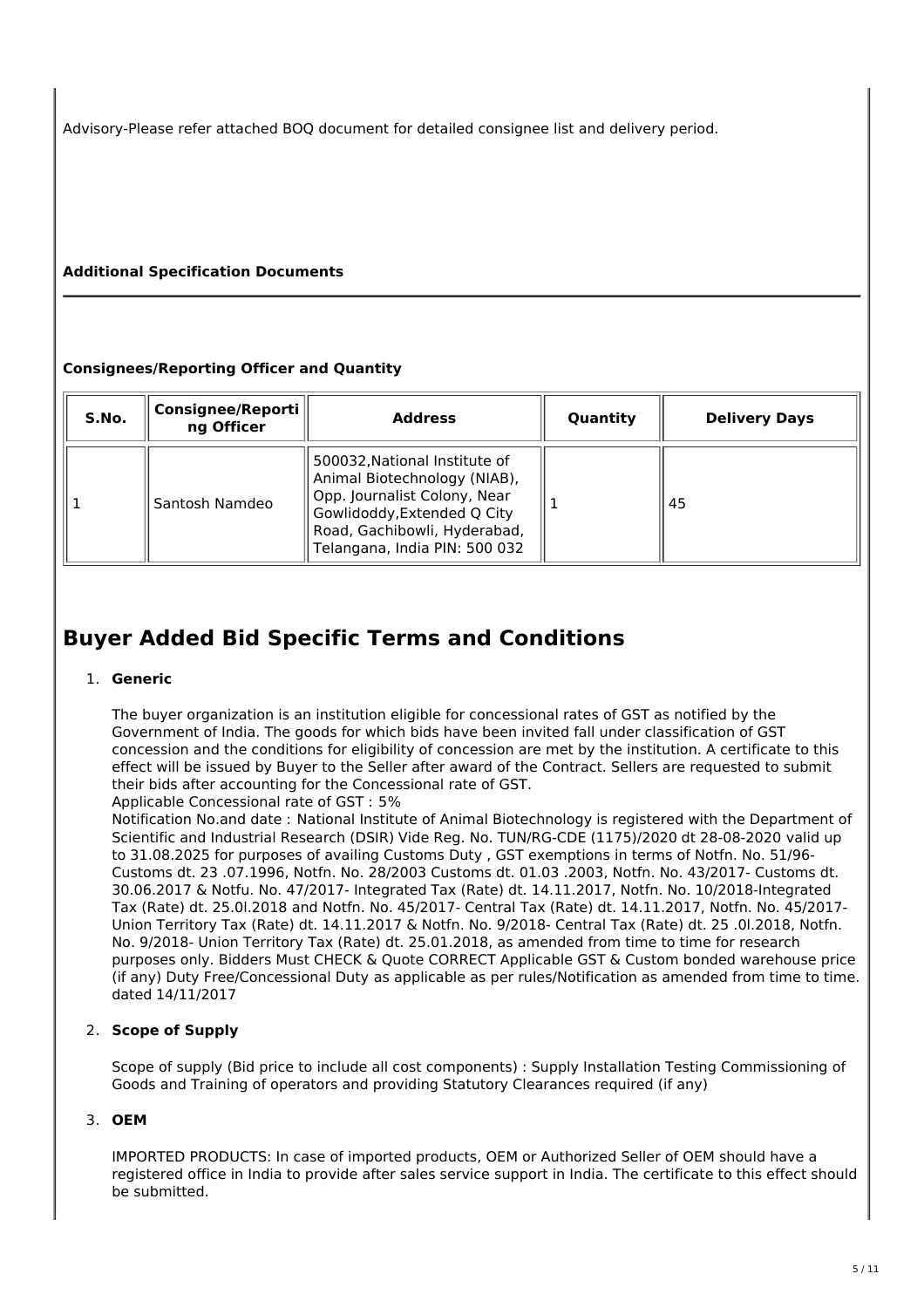#### 4. **Service & Support**

Availability of Service Centres: Bidder/OEM must have a Functional Service Centre in the State of each Consignee's Location in case of carry-in warranty. (Not applicable in case of goods having on-site warranty). If service center is not already there at the time of bidding, successful bidder / OEM shall have to establish one within 30 days of award of contract. Payment shall be released only after submission of documentary evidence of having Functional Service Centre.

#### 5. **Service & Support**

Dedicated /toll Free Telephone No. for Service Support : BIDDER/OEM must have Dedicated/toll Free Telephone No. for Service Support.

#### 6. **Service & Support**

Escalation Matrix For Service Support : Bidder/OEM must provide Escalation Matrix of Telephone Numbers for Service Support.

#### 7. **Buyer Added Bid Specific ATC**

Buyer Added text based ATC clauses

- A. Based on user requirement specification /BOQ has been prepared. This is to help Bidders to understand technical specification requirements by end user and offer the suitable product as per end user requirement. Bidder must offer a product with equivalent/better specification than actual specification required as per given specification. Bidders must submit a complete Technical Brochure of product offered. On-Submission of the Technical Brochure & specification mismatch/deviation in offered product will result in rejection of your Bid. Please submit all supporting documents showing bid technical compliance. Please Check Bid ATC to understand all requirements as per this Bid. Bidder to check BID-ATC & quote product equivalent/better specification in compliance with actual specification with all other requirements mentioned in this Bid ATC failing which your bid will be rejected. (Please check Buyer Added Bid Specific Additional Terms and Conditions of this Bid document for further information)
- B. Experience Criteria: The Bidder or its OEM {themselves or through reseller(s)} should have regularly, manufactured and supplied same or similar Category Products to any Central / State Govt Organization / PSU / Public Listed Company for 3 years before the bid opening date. Copies of relevant contracts to be submitted along with bid in support of having supplied some quantity during each of the year. In case of bunch bids, the primary product having highest value should meet this criterion.
- C. Bidder must upload the document of Total Scope of supply (without Price) Item wise list with Cat Number, Item Name, A/U, Qty etc (Quotation/Technical Bid/BOQ but without mentioning price) giving details of all items to be supplied as per BID ATC requirement failing which your bid will be rejected. Do not mention price of any items on any of these documents of scope of supply otherwise your bid will be rejected. The successful bidder has to supply all essential accessories required for the successful installation and commissioning of the goods supplied. Besides standard accessories as per normal industry practice, other accessories & requirement mentioned in this Bid ATC/Specification must be part of supply and cost should be included in bid price submitted on Gem.
- D. It has been noticed that few bidders simply copy paste technical compliance points from Bid documents and make their technical brochure and submit compliance statements. It has been observed such firms in case they become L-1 then supply the material which is not matching with specification or ask for modification request after delivery and try to make fit near specification which not only creates a dispute but also a time /research ingredients are wasted due to substandard quality of supplied product. NIAB has viewed this issue/cases very seriously. Therefore, it is strongly stated that the vendor must supply the equipment matching exactly with specification as asked in Bid documents and no further modification will be allowed once the item is received at NIAB. If the item supplied is not matching with specification, It will be rejected immediately, Po will be cancelled, and the Bidder/OEM will be Blacklisted for a period of Three Years from date of rejection from further participation of any of NIAB Bid. Bidders must give their compliance for this point failing which your bid will be rejected.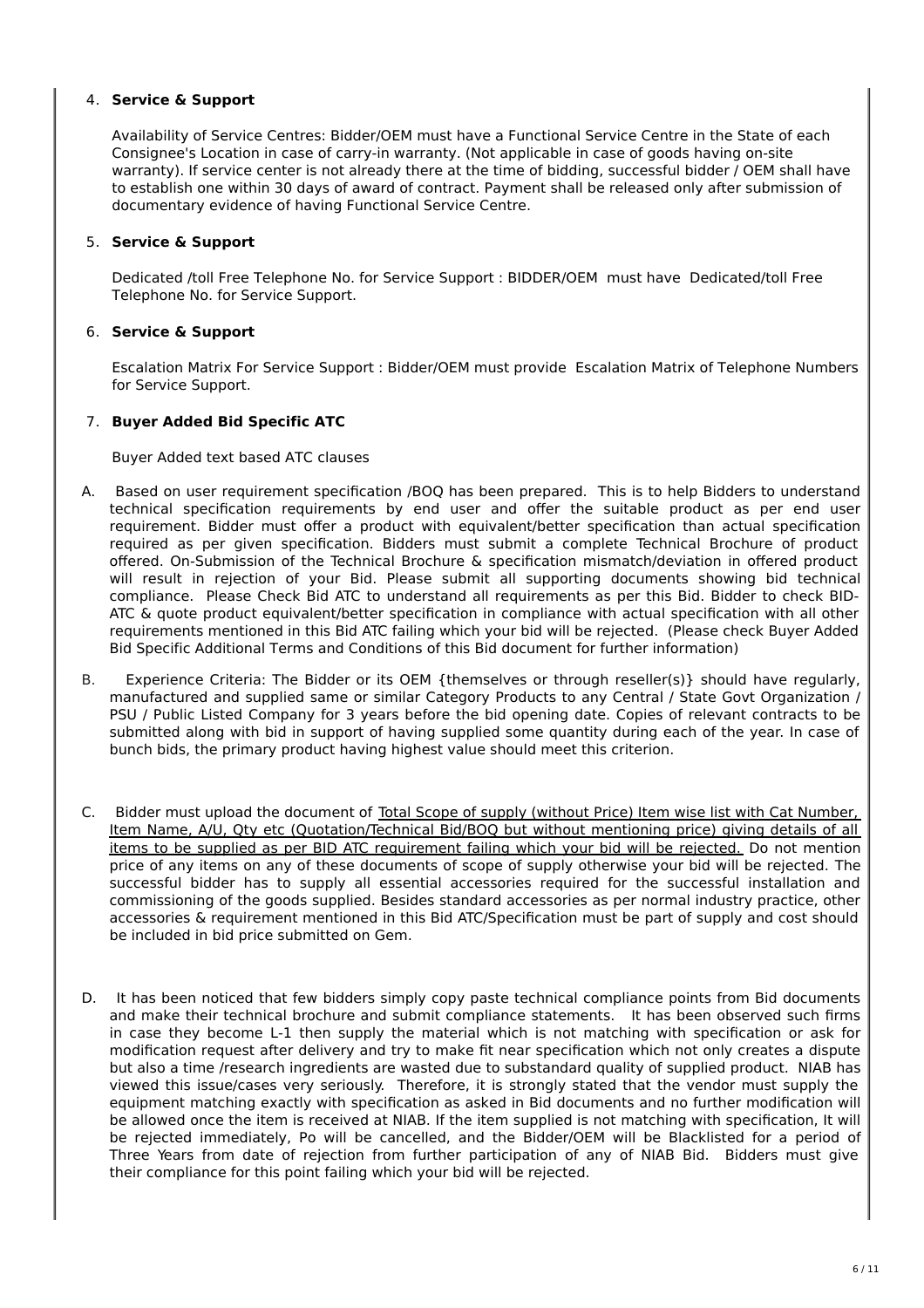- E. Eligibility: (a) The Bidder must be a Manufacturer or its authorized Agent. (b) The Manufacturer should have supplied in last Five years from the date of Bid Opening, at least 3 users (Government funded institute /Private institute) of the similar item(s) performing similar function which has been meeting major specification parameters which is functioning satisfactorily anywhere. Bidder shall furnish Satisfactory Performance Certificate in respect of above. Bidder to submit at least 03 PO copies/installation certificate of same/similar item quoted against this Bid. The PO copies can be on Bidder name or OEM name or any authorised supplier by OEM. This is to ensure that this item has been used by at least 3 users anywhere in India. Bidder must submit Authorisation certificate by Manufacturer (OEM) of the item quoted.
- F. Scope of supply includes Training: Number of employees to be trained 2 , Place for Training NIAB HYDERABAD and Duration of training 2 days.
- G. Installation, Commissioning, Testing, Configuration, Training (if any which ever is applicable as per scope of supply) is to be carried out by OEM / OEM Certified resource or OEM authorised Reseller.
- H. Bidders shall quote only those products in the bid which are not obsolete in the market and has at least 5 years residual market life i.e. the offered product shall not be declared end-of-life by the OEM before this period.
- I. Data Sheet of the product(s) offered in the bid, are to be uploaded along with the bid documents. Buyers can match and verify the Data Sheet with the product specifications offered. In case of any unexplained mismatch of technical parameters, the bid is liable for rejection
- J. Bidder financial standing: The bidder should not be under liquidation, court receivership or similar proceedings, should not be bankrupt. Bidder to upload undertaking to this effect with bid.
- K. **PERFORMANCE SECURITY 3% OF TOTAL VALUE OF THE CONTRACT IS APPLICABLE FOR THIS BID.** Performance Security can be submitted in the form of DD / FDR / Bank guarantee (BG) issued/confirmed from any of the commercial banks in India as per NIAB format/ in an acceptable form, safeguarding the NIAB interest in all respects. Performance Security is to be furnished by Bidder within 30 days after award of contract / Date of installation after complete supply. **Contract Payment will be made only after receipt of Performance Security.** PS/PBG should remain valid for a period of 60 (sixty) days beyond the date of completion of all contractual obligations of the supplier, including warranty obligations. The Performance Security will be forfeited and credited to the Buyer's account in the event of a breach of contract by the Bidder. It will be refunded to the bidder without interest, after completion of the contract in all respects including the warranty under the contract.
- L. Nominated Inspection Agency: Pre dispatch By Bidder or By OEM at factory site & Post Receipt Inspection at consignee site before acceptance of stores: Post-Receipt Inspection -By NIAB inspection Committee/Technical Officer & End User/concerned authorities.
- M. If the supplier fails to deliver any or all of the goods or fails to perform the services within the time frame(s) incorporated in the contract, the purchaser/consignee shall, without prejudice to other rights and remedies available to the purchaser/consignee under the contract, deduct from the contract price, as liquidity damages, calculated individually on each delayed performance of the contract including delivery, installation, non-submission of documents, etc. a sum equivalent to 0.5% per week of delay or part thereof until actual delivery or performance subject to a maximum of 10% Or As Applicable As Per Current Rule of the contract price . Once the maximum is reached purchaser may consider termination of the contract. Since the Liquidated damages are in virtue of non-performance of services, it will attract GST or any other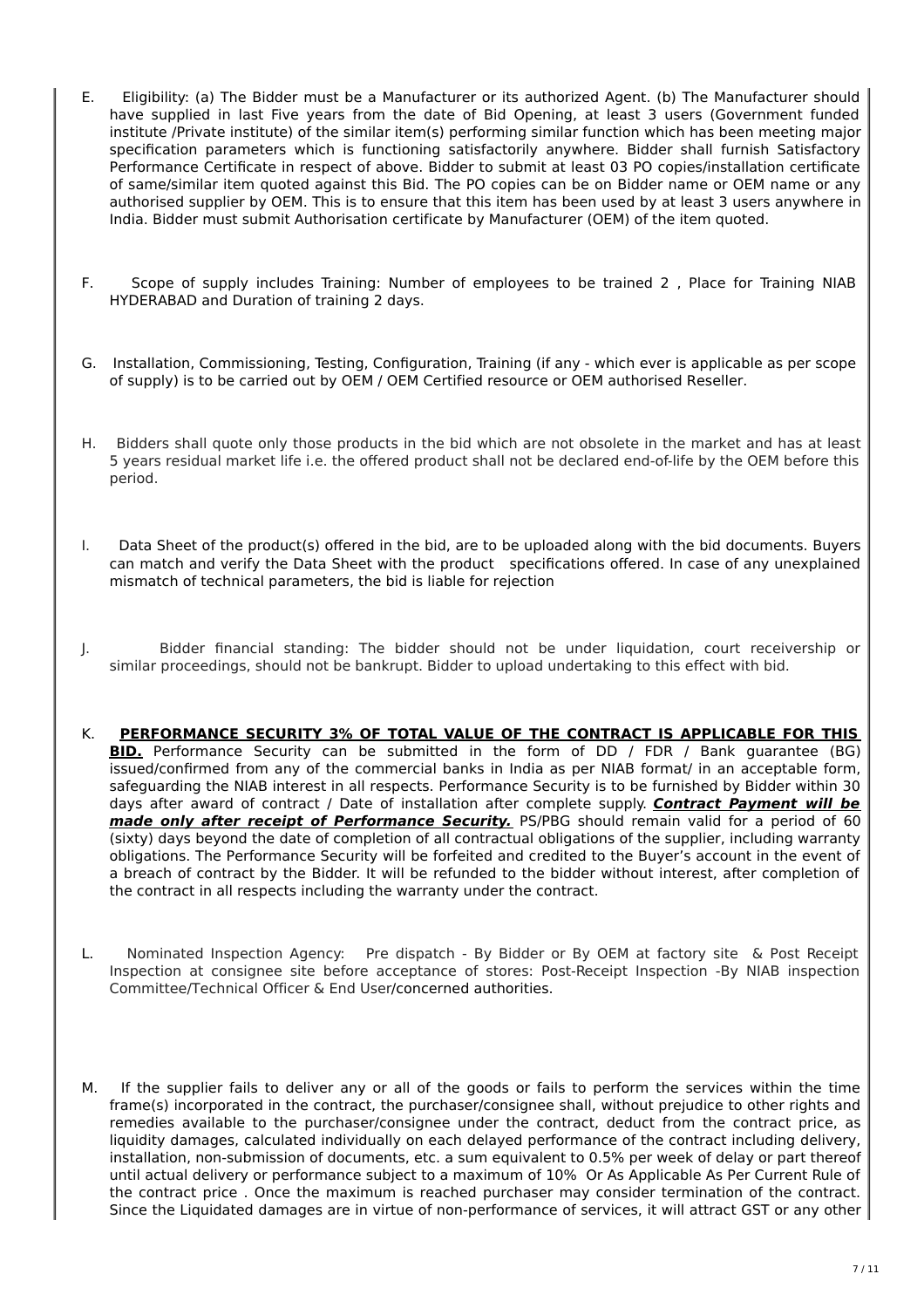applicable taxes which in turn shall be deducted from the Supplier.

- N. Without prejudice to Buyer's right to price adjustment by way of discount or any other right or remedy available to Buyer, Buyer may terminate the Contract or any part thereof by a written notice to the Seller, if: i) The Seller fails to comply with any material term of the Contract. ii) The Seller informs Buyer of its inability to deliver the Material(s) or any part thereof within the stipulated Delivery Period or such inability otherwise becomes apparent. iii) The Seller fails to deliver the Material(s) or any part thereof within the stipulated Delivery Period and/or to replace/rectify any rejected or defective Material(s) promptly. iv) The Seller becomes bankrupt or goes into liquidation. v) The Seller makes a general assignment for the benefit of creditors. vi) A receiver is appointed for any substantial property owned by the Seller. vii) The Seller has misrepresented to Buyer, acting on which misrepresentation Buyer has placed the Purchase Order on the Seller
- O. 1. The Seller shall not assign the Contract in whole or part without obtaining the prior written consent of buyer. 2. The Seller shall not sub-contract the Contract in whole or part to any entity without obtaining the prior written consent of buyer. 3. The Seller shall, notwithstanding the consent and assignment/subcontract, remain jointly and severally liable and responsible to buyer together with the assignee/ subcontractor, for and in respect of the due performance of the Contract and the Sellers obligations there under.
- P. Upload Manufacturer authorization: Wherever Authorised Distributors are submitting the bid, Manufacturers Authorisation Form (MAF)/Certificate with OEM details such as name, designation, address, e-mail Id and Phone No. required to be furnished along with the bid.
- Q. Packing: (i) The Supplier shall provide such packing of the Goods as is required to prevent their damage or deterioration during transit to their final destination, as indicated in the Contract. The packing shall be sufficient to withstand, without limitation, rough handling during transit and exposure to extreme temperatures, salt, and precipitation during transit and open storage. Packing case size and weights shall take into consideration, where appropriate, the remoteness of the Goods, final destination and the absence of heavy handling facilities at all points in transit (ii)The packing, marking, and documentation within and outside the packages shall comply strictly with such special requirements as shall be expressly provided for in the Contract, including additional requirements strictly as per Technical Specifications, and in any subsequent instructions ordered by the Procurement agency. Supply, Unloading and shifting of instrument/items to earmarked location, installation, testing will be in bidder's scope. The Bid price should be quoted including all. The transit insurance is in Bidders Scope.
- R. Payment: There is no advance payment provision for this BID. Our rules do not permit any advance payment either direct or through a bank. However, payment of your bill will be made after receipt of the articles in good

condition & successful installation by way of Wire Transfer as per PO Order Terms & conditions. Payment will be made after complete supply and installation, testing, inspection and acceptance of competent authorities.

S. GST :- National Institute of Animal Biotechnology is registered with the Department of Scientific and Industrial Research (DSIR) Vide Reg. No. TUN/RG-CDE (1175)/2020 dt 28-08-2020 valid up to 31.08.2025 for purposes of availing Customs Duty , GST exemptions in terms of Notfn. No. 51/96- Customs dt. 23 .07.1996, Notfn. No. 28/2003 Customs dt. 01.03 .2003, Notfn. No. 43/2017- Customs dt. 30.06.2017 & Notfn. No. 47/2017- Integrated Tax (Rate) dt. 14.11.2017, Notfn. No. 10/2018-Integrated Tax (Rate) dt. 25.0l.2018 and Notfn. No. 45/2017- Central Tax (Rate) dt. 14.11.2017, Notfn. No. 45/2017- Union Territory Tax (Rate) dt. 14.11.2017 & Notfn. No. 9/2018- Central Tax (Rate) dt. 25 .0l.2018, Notfn. No. 9/2018- Union Territory Tax (Rate) dt. 25.01.2018, as amended from time to time **for RESEARCH PURPOSES only and for Such cases GST is 5 % only**. **BIDDERS MUST CHECK THIS NOTIFICATION & QUOTE CORRECT APPLICABLE GST /CUSTOM BONDED WAREHOUSE PRICE (IF ANY) DUTY FREE/CONCESSIONAL DUTY AS APPLICABLE AS PER RULES/NOTIFICATION AS AMENDED FROM TIME TO TIME.**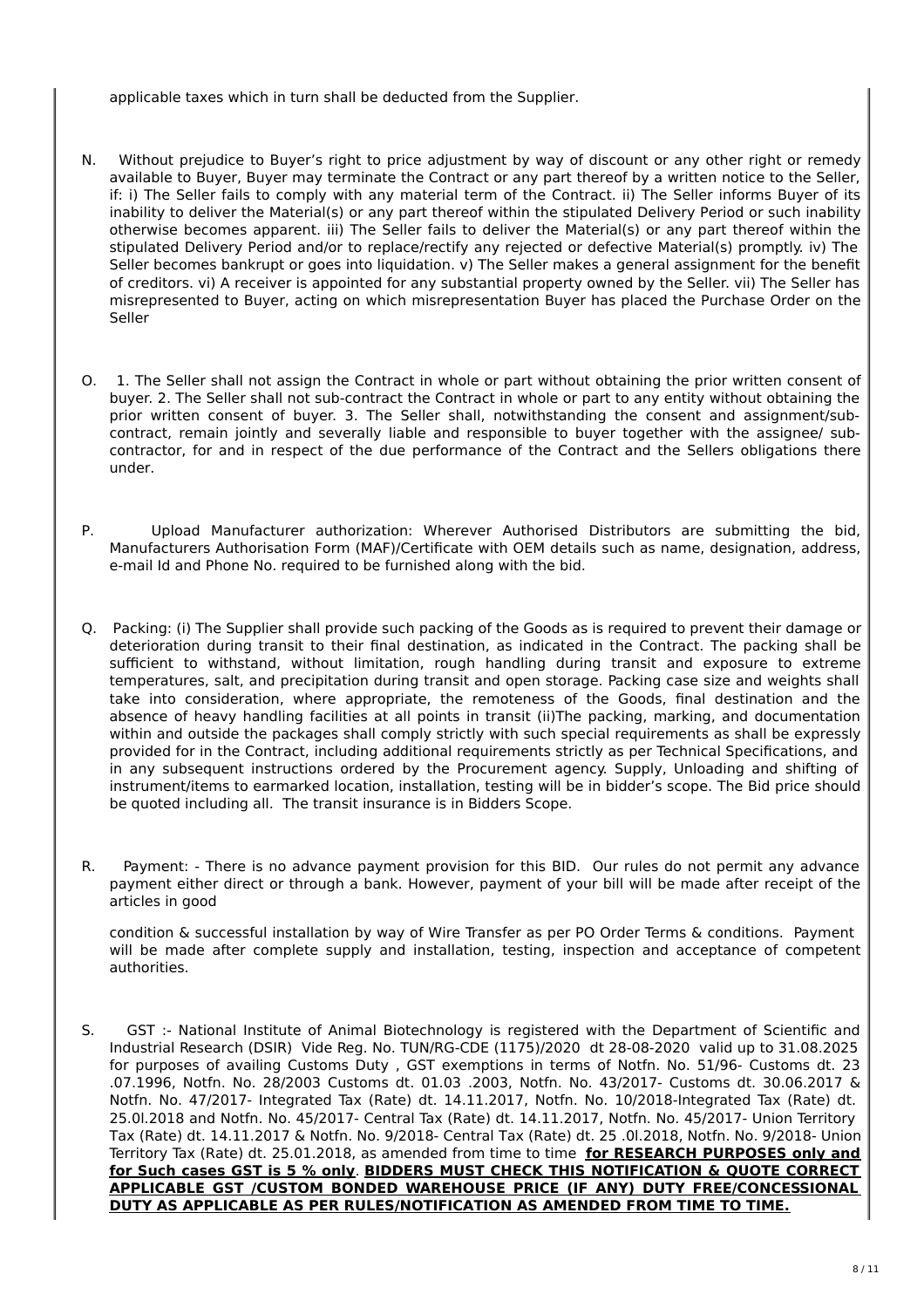- T. Bidders are advised to check applicable GST on their own before quoting. Buyer will not take any responsibility in this regards. GST reimbursement will be as per actuals or as per applicable rates (whichever is lower), subject to the maximum of quoted GST %.
- U. The bidding cost must include the cost of Total warranty & AMC as required/ mentioned in Bid ATC. Please check BID ATC for **Warranty & AMC requirement**. Unless specified in ATC , standard warranty to be provided is 01 year from date of complete supply and installation.
- V. Every care has been taken to ensure that the contents of this DOCUMENT/BID ATC are accurate and updated/ in compliance with latest rules, in case of any conflict between the provisions stipulated in this document and in GFR 2017 / The prevailing laws by GOI, Competent authority of NIAB will follow the latest rules /laws /Amendment applicable to NIAB issued by GOI.
- W. This BID requires compliance with OM No F.No.6/18/2019-PPD dated 23rd/24th July 2020 (Public Procurement 1, 2 and 3) issued by Ministry of Finance, Department of Expenditure, Public Procurement Division and any further change / Amendment w.r.t this OM regarding **Eligibility of bidders from specified countries &Public Procurement** (Preference to Make in India) Order 2017" (PPP-MII) of Department for Promotion of Industry and Internal Trade, (DPIIT - Public Procurement Section) as revised by No. P-45021/2/2017-PP (BE-II) dated 16th September 2020 and any further change / Amendment w.r.t this OM regarding To encourage 'Make in India' and promote manufacturing and production of goods and services in India. Bidders to submit all relevant information available with them in this regard for this BID. The competent authority reserves the right to ask all relevant, supporting documents from bidder at any stage of this process & BID will be rejected in case of failure to submit the required documents within stipulated time for compliance with any of Provision of GFR / Any applicable latest law / Rule issued by GOI applicable to NIAB. The decision of the competent authority of NIAB will be treated as final in this regard/ Dispute if any.
- X. The Contract shall be interpreted in accordance with the laws of the Union of India and all disputes shall be subject to place of jurisdiction Hyderabad.
- Y. For fulfilling the experience criteria any one of the following documents may be considered as valid proof for meeting the experience criteria:

a. Purchase Order copy along with Invoice(s) with self-certification by the bidder that supplies against the invoices have been executed.

b. Execution certificate by client with order value.

c. Any other document in support of order execution like Third Party Inspection release note, etc.

- Z. Bidder's offer is liable to be rejected if they don't upload any of the certificates / documents sought in the Bid document, ATC and Corrigendum if any. Submit Technical Brochure, Product Catalogue for checking Specification Compliance, Item wise BOQ/Quotation WITHOUT PRICE, List of 03 installations/PO copies, OEM Authorization, ISO/CE/BIS/ISI/Other certification (if any). Bidder must offer product with equivalent/better specification than specification given as per this BID.
- AA. Bidder to submit Local Content certificate as per following format in accordance with DPIIT Public Procurement Section OM No. P-45021/2/2017-PP (BE-II) dated 16th September 2020 **(If the total cost of items to be supplied is less than Rs 5 lakh then Bidders are exempted from providing this below certificate.** This Certificate is also not applicable for the items where relaxation **for Global**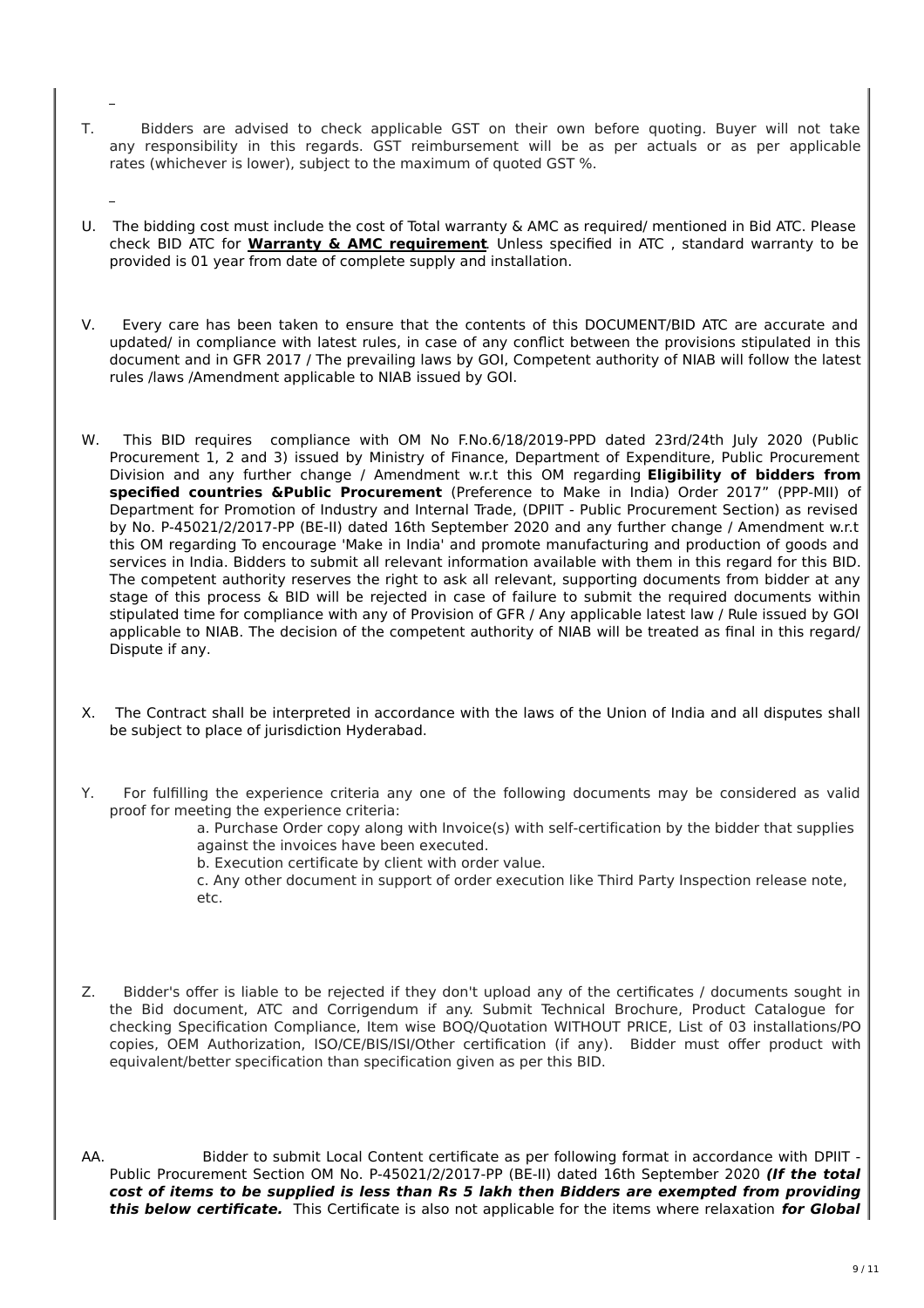**Tender Equiry has been provided as per DPIIT** - Public Procurement Section OM No. No.F.4/1/2021- PPD dated 6 th Jan 2022 and/or further applicable latest law / Rule issued by GOI applicable in this regard. Class (I) & Class (II ) bidders can participate in this Bid. Non local Suppliers will be considered only if GTE permission form competent authorities obtained and mentioned /uploaded /accepted for this BID on GeM. Otherwise Non Local Suppliers bid will not be considered.

Date

To,

Director

NIAB – Hyderabad

#### **CERTIFICATE FOR LOCAL CONTENT**

This is to certify that we the undersigned have read OM As per DPIIT - Public Procurement Section OM No. P-45021/2/2017-PP (BE-II) dated 16th September 2020 & the following information about category of supplier as per this OM. Local content (means the amount of value added in India which shall, unless otherwise prescribed by the Nodal Ministry, be the total value of the item procured (excluding net domestic indirect taxes) minus the value of imported content in the item (including all customs duties) as a proportion of the total value, in percent. If Local Content is Equal or More than 50% -- **Class-I** Local Suppliers , If local Content is Equal or More than 20 % but less than 50% -- **Class -II** Local Supplier ,If Local Content is Less than 20% -- **Non - Local Supplier .**

#### **The below information in context of above mentioned OM is submitted for your record**

 $GEM$  BID No  $=$ 

Local Content % =

Category of Supplier =

I/we hereby declare that above information has been submitted after reading the details mentioned below. In the event of information submitted above being found false or incorrect at any stage, bid shall be liable to rejection/termination of accepted Bid/Order /any further action suitable in accordance with the law of GOI.

#### **COMPETENT AUTHORITY NAME, SIGN & DATE WITH STAMP / SEAL OF ORGANIZATION**

**Please read whole Bid Document & all Terms and conditions carefully and submit your Bid with all required documents. Non-compliance to Bid Terms/ Non submission of required documents will result in rejection of your Bid.**

# **Disclaimer**

.

The additional terms and conditions have been incorporated by the Buyer after approval of the Competent Authority in Buyer Organization. Buyer organization is solely responsible for the impact of these clauses on the bidding process, its outcome and consequences thereof including any eccentricity / restriction arising in the bidding process due to these ATCs and due to modification of technical specification and / or terms and conditions governing the bid. Any clause incorporated by the Buyer such as demanding Tender Sample, incorporating any clause against the MSME policy and Preference to make in India Policy, mandating any Brand names or Foreign Certification, changing the default time period for Acceptance of material or payment timeline governed by OM of Department of Expenditure shall be null and void and would not be considered part of bid. Further any reference of conditions published on any external site or reference to external documents / clauses shall also be null and void. If any seller has any objection / grievance against these additional clauses or otherwise on any aspect of this bid, they can raise their representation against the same by using the Representation window provided in the bid details field in Seller dashboard after logging in as a seller within 4